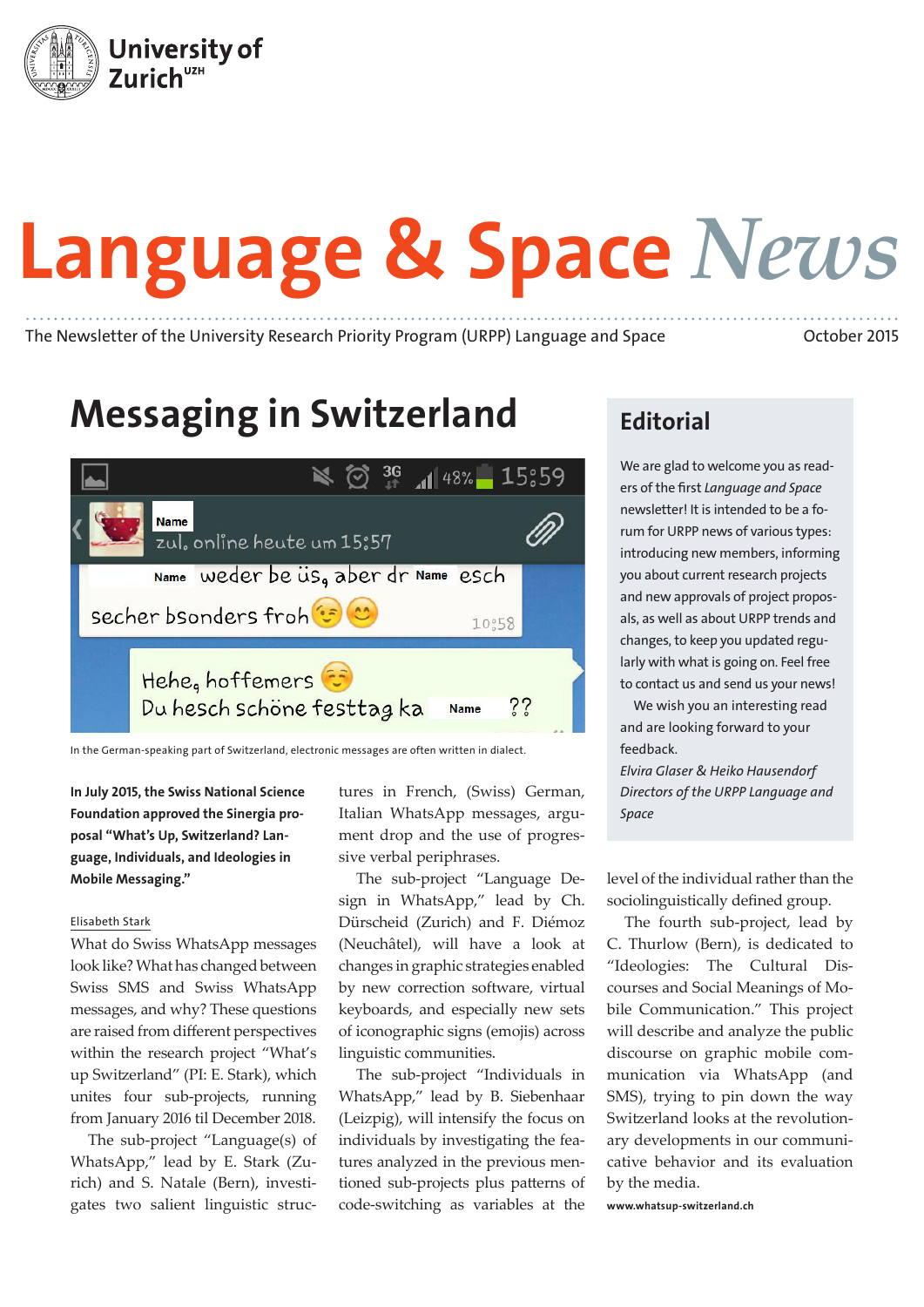## Highly Endangered Dialects

North-Eastern Neo-Aramaic (NENA) is a highly diverse family of Semitic languages spoken by Christian and Jewish communities from northern Iraq and neighbouring countries.

#### Eleanor Coghill

Work on NENA is particularly urgent as all dialects are highly endangered. Aramaic dialects present an almost unparalleled opportunity to trace changes in a language over nearly 3000 years. Variation within NENA is of particular interest because it involves not only geographical but also communal (religious) dialect distinctions.

My project focuses on morphosyntactic variation across NENA dialects, as well as parallels with regional languages. It involves the creation of a morphosyntactically tagged digital corpus of oral and written texts. This will allow the tracking of variation and change across both space and time. With these tools I will address the following questions:

- To what extent do NENA dialects form a continuum, and to what extent distinct dialect groups?
- ‒ To what extent do different parts of the language (phonology, morphology, syntax) co-vary geographically?
- How does geographical variation intersect with communal variation?
- How can variation across NENA dialects be connected to the varying linguistic landscape involving diverse dialects of Kurdish, Arabic, Turkic and Persian?

## Interactions at the Train Station in Switzerland

The research project "Am Schalter – Au guichet – Allo sportello" investigates complex interactions at train station counters. It is initiated by the universities of Basel and Zurich with the collaboration of the Swiss Federal Railways (SBB).

#### Heiko Hausendorf and Lorenza Mondada

The train station counter is a special place arranged and built for highly institutionalized exchanges between customers and SBB staff members. As such it manifests a complex social situation: Being at the counter means for the participants before and behind the desk to establish an interactional space by utilizing the interaction architecture, bodily resources like movement, gaze, posture, gestures, and language.

The project investigates this complex situation and contributes to the study of interaction architecture and interactional space within the URPP. It offers a comparative study of service encounters in the train stations of French-, German-, and Italianspeaking Switzerland. Based on audio- and videorecordings of hundreds of conversations at the stations of Basel, Geneva, Lugano and Zurich, the project investigates which practical problems participants are confronted with and which strategies and resources they use to solve them, especially when they do not speak the same language.

The Swiss Federal Railways are a federal institution spread over the entire Swiss territory. Train stations should treat users of all Swiss regions equally and respect their linguistic and cultural diversity simultaneously. This leads at times to communicative situations strained between standardization and variation.

## New Projects

This year members of the URPP *Language and Space* were extremely successful in raising external funds from the Swiss National Science Foundation, SNSF. The following research projects were approved in spring and autumn 2015:

*AIS, reloaded* (PI: M. Loporcaro; D. Pescarini)

*The aural aesthetics of Táng poetry* (PI: W. Behr)

*The imagery of Táng 'poems on things': a semiotic approach* (PI: W. Behr)

*Interactive discoveries: A video and eye-tracking based study of knowledge construction in science centres* (PI: W. Kesselheim; B. Neff, Y. Simon – Swiss Science Center Technorama)

*Language description as filter and prisma: the individuality of Slovene* (PI: B. Sonnenhauser)

*Linguistic morphology in time and space (LiMiTS)* (PI: B. Bickel; W. Behr, M. Jenny, M. Loporcaro, R. Weibel, P. Widmer; F. Zúñiga; C. Derungs, R. Van Gijn, F. Gardani)

*Modelling morphosyntactic area formation in Swiss German (SynMod),* prolongation (PI: E. Glaser; R. Weibel, Ph. Stöckle, P. Jeszenszky)

*The morphosyntax of agreement in Jauer* (PI: M. Loporcaro; S. Stoll)

*Placenames in Canton St Gallen* (PI: E. Glaser; R. Purves)

*Regional Linguistic Data Initiative (ReLDI)* (PI: T. Samardžić; M. Miličević, N. Ljubešić)

*Regional Variation in the Grammar of Standard German,* prolongation (PI: Ch. Dürscheid; A. Ziegler, St. Elspass)

*Vacational Postcards: Spatial Reference and Exemplariness* (PI: H. Hausendorf; J. Scharloth – TU Dresden)

*What's up, Switzerland* (PI: E. Stark; Chr. Dürscheid, F. Diémoz, C. Thurlow, S. Natale, B. Siebenhaar; S. Ueberwasser)

#### Language and Space News 1/2015 Published by

University Research Priority Program (URPP) *Language and Space* University of Zurich Freiestrasse 16, 8032 Zurich

Editors-in-Chief Prof. Dr. Elvira Glaser Prof. Dr. Heiko Hausendorf

Managing Editors Dr. Agnes Kolmer lic. phil. Roman Benz

English Language Editor

Dr. Eleanor Coghill

Authors in this issue

Dr. Eleanor Coghill (URPP Language and Space)

Dr. Curdin Derungs (GISLab)

Dr. Wolfgang Kesselheim (VideoLab)

Prof. Dr. Lorenza Mondada (Institute of Romance Studies, University of Basel) Prof. Dr. Elisabeth Stark (Institute of Romance Studies, University of Zurich) Dr. Tanja Samardžić (CorpusLab) © URPP Language and Space, 2015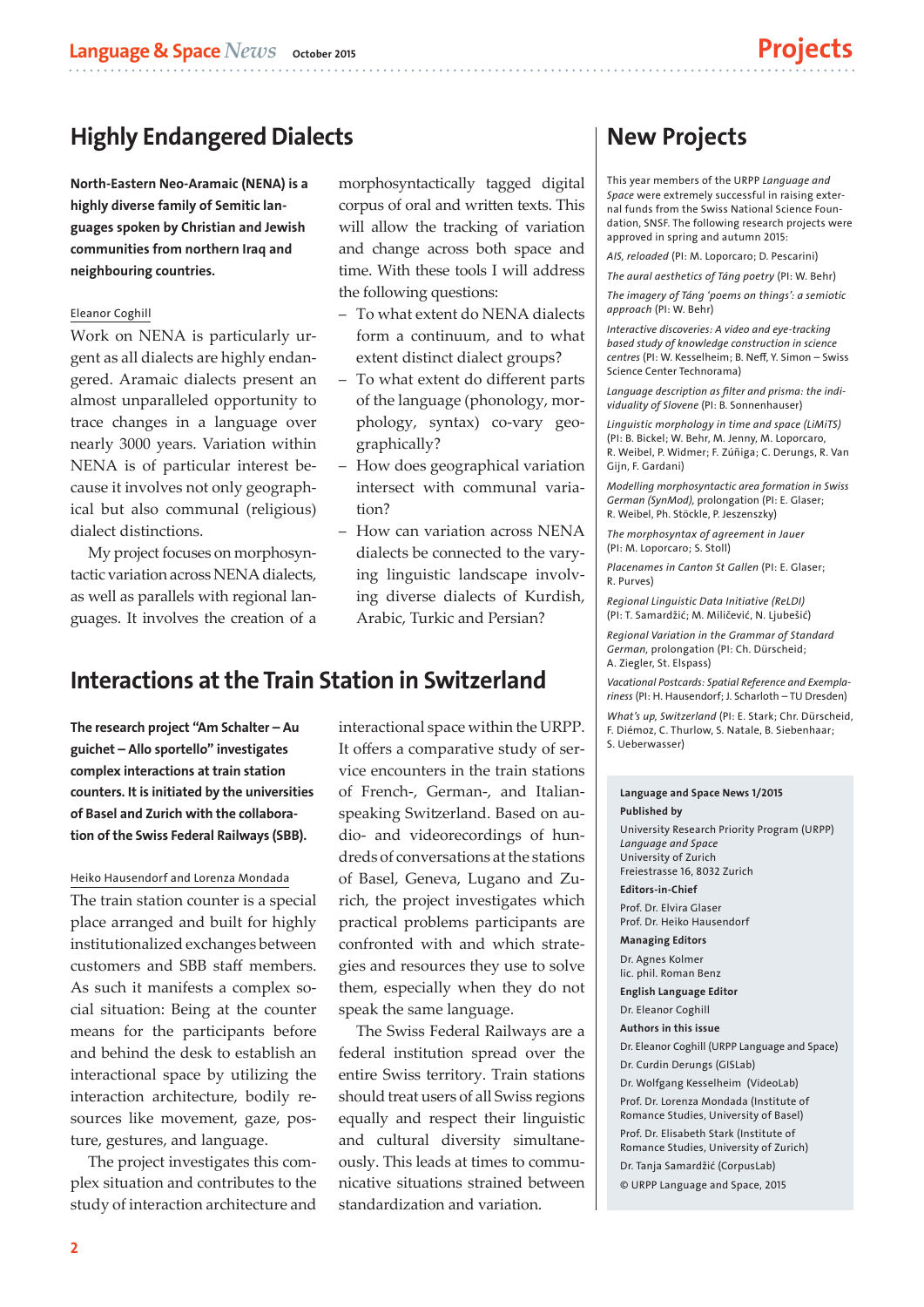### Portrait

## Linguistics and Geography



Ekaterina Egorova joined the URPP Language and Space in September 2013. She is a doctoral student at the GISLab.

#### Interview: Curdin Derungs

*You studied Linguistics in Russia, "Global Studies" in Germany and now you're in the second year of your PhD in GIScience at the Science Faculty. What do you see as the challenges and opportunities of working in an interdisciplinary context?*

My previous degrees fit well together in the PhD project. "Global Studies" attests to the critical reading of the concept of space, while linguistic intuition gained in the first degree helps a lot in my work with texts and linguistic structures. I think this is the major chance behind interdisciplinarity—the ability to bring together the conceptual framework of one discipline and the methodological toolkit of another, thus dealing with research questions that would not necessarily be addressed within a single discipline. As for the challenges … one is coming to terms with

the "researcher identity", another is an increased personal responsibility for the outcome of the project.

*Now that we know the context of your thesis, could you please briefly summarize what you are working on? (or, as a touch-stone for each PhD student, please describe your thesis in two sentences!)*

I am interested in the way context space structure (mountains) and activity (mountaineering)—impacts space conceptualization. I work with alpine narratives and analyze linguistic choices in certain constructions (e.g., encoding of spatial information in motion events) that are indicative of cognitive representation of space.

### *Your PhD thesis is associated with the URPP Language and Space. How does this effect your work?*

It readily provides me with a network of researchers who share interest in the concept of space. With regular meetings and discussions, it is much easier to find people with potentially overlapping interests or—equally important—needed expertise. That is quite a stimulating environment!

## New Home of the URPP Language and Space

#### Heiko Hausendorf and Agnes Kolmer

The release of our first newsletter coincides with moving in to the new rooms at Freiestrasse 16, 8032 Zurich. Good things come to those who wait. Having struggled for a spatial union of all employees right from the start we finally succeeded in receiving new offices in the centre, convenient for co-locating almost all staff members, the three URPP labs and the management. Feel free to visit us whenever you like! Housewarming party with Apéro will be on Tuesday, October 13th at 12 o'clock in the presence of the UZH President and the Dean of the Faculty of Arts and Social Sciences.

#### New PhD Candidate

Beginning in October 2015, Antonia Steger will pursue her PhD project "Interaction in public places" in the context of the research group Interactional Spaces.

## Upcoming Colloquia Talks

Room KOL F-123, Rämistrasse 71, 8006 Zurich, 16:15–18:00

#### October 22, 2015

Helen Christen (Université de Fribourg) *Vom Umgang mit Raum oder wie Dialektolog/innen und Alltagsmenschen mit arealer Sprachvariation verfahren* 

#### November 5, 2015

Eleanor Coghill (URPP Language and Space) *Aramaic Dialects across Space and Time* 

#### November 19, 2015

Mathieu Avanzi (Institute of Romance Studies) *A crowdsourcing approach to lexical, syntactic and phonological variation in Franco-Provencal French* November 26, 2015

Kenan Hochuli (URPP Language and Space) *Interaktionen auf Märkten in Instanbul und Zürich: ein Vergleich*

David Gerards (URPP Language and Space) *Mass-Determinanten im Altiberoromanischen* December 3, 2015

Philipp Stöckle (Department of German Studies) *Horizontale und vertikale Variation in der schweizerdeutschen Morphosyntax*

#### December 10, 2015

Nathalie Meyer (URPP Language and Space) *Massively multimodal communication and space: a case study of video game livestreams*  Florian Sommer (URPP Language and Space) *The impact of diachronic and diatopic interaction on morphology: a case study from Baltic*  December 17, 2015

Darja Fišer (University of Ljubljana)

#### Full program: www.spur.uzh.ch/veranstaltungen/ Guests lingkol/hs2015.html

Anke Lüdeling (Humboldt University Berlin), member of the Scientific Advisory Board of the URPP *Language and Space,* visits the CorpusLab at Freiestr. 16, 8032 Zurich, on Nov 12, 2015, 10:00–12:00. Interested linguists are welcome to get in touch! Malene Monka (University of Copenhagen) introduces to the Language and Place project realised at the University of Copenhagen. If you are interested come along at room KO2 D-54, Karl Schmid-Str. 4, 8006 Zurich, on Dec 11, 2015, 14:00–15:45.